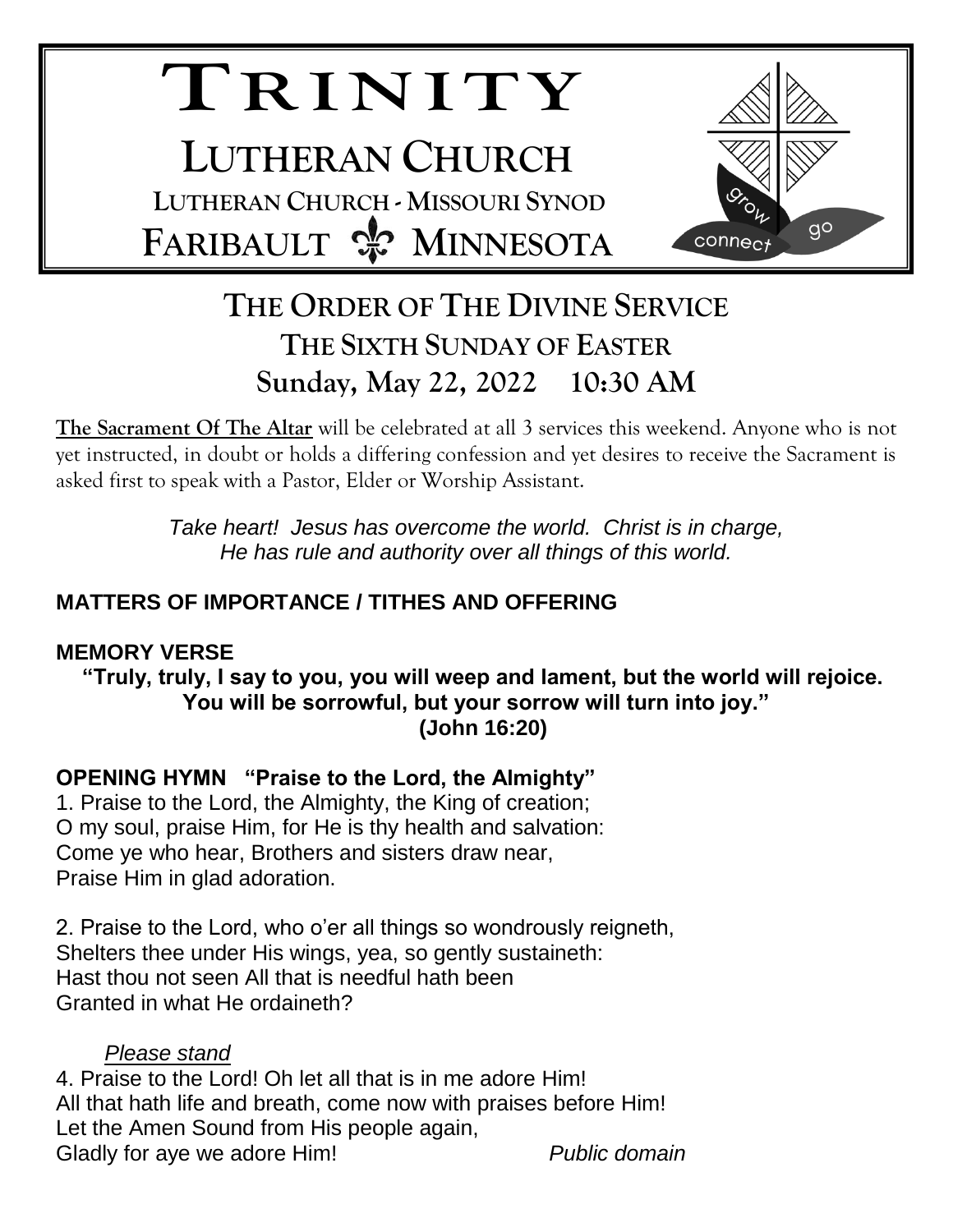Pastor: In the name of the Father and of the  $\overline{\mathbb{F}}$  Son and of the Holy Spirit. **People: Amen.**

## **BAPTISM OF SUMMER ROSE WASMEK**

*daughter of Adam & Erica Wasmek Sponsors: Jesse Graham, Bryan Wasmek*

#### *Baptismal Liturgy, then…*

P. Finally, Summer, God washes you of your sins in baptism but He also brings you into His family. We welcome you into our family in God's name. Come and enjoy with us the many gifts of God as we all wait for the day of His return.

#### **C. Amen. We welcome you in the name of the Lord.**

P. Let us pray.

Almighty and most merciful God and Father, we thank and praise You that You have sent us Your Son, Jesus, to take our place in death and rise from the grave. We thank You for working through baptism to wash us of our sins and bring us into Your family. We thank You for bringing Summer to the waters of baptism and now we ask You to help us surround Summer with Your love so we can walk in grace and new life together. Protect Summer from the temptations of this world and bless her to join us in the life of faith.

#### **C. Amen.**

P. In the name of Jesus and as He taught us, we pray the Lord's Prayer:

#### **THE LORD'S PRAYER**

**Our Father who art in heaven, hallowed be Thy name, Thy kingdom come, Thy will be done on earth as it is in heaven; give us this day our daily bread;**

**and forgive us our trespasses as we forgive those who trespass against us; and lead us not into temptation, but deliver us from evil. For Thine is the kingdom and the power and the glory forever and ever. Amen.**

P. The Lord preserve you in every step of your life from now to life eternal.

P. The peace of Christ  $\pm$  be with you.

**C. Amen.**

- Pastor: Alleluia! Christ is risen!
- **People: He is risen indeed! Alleluia!**

Pastor: This is the day that the LORD has made.

**People: Let us rejoice and be glad in it.**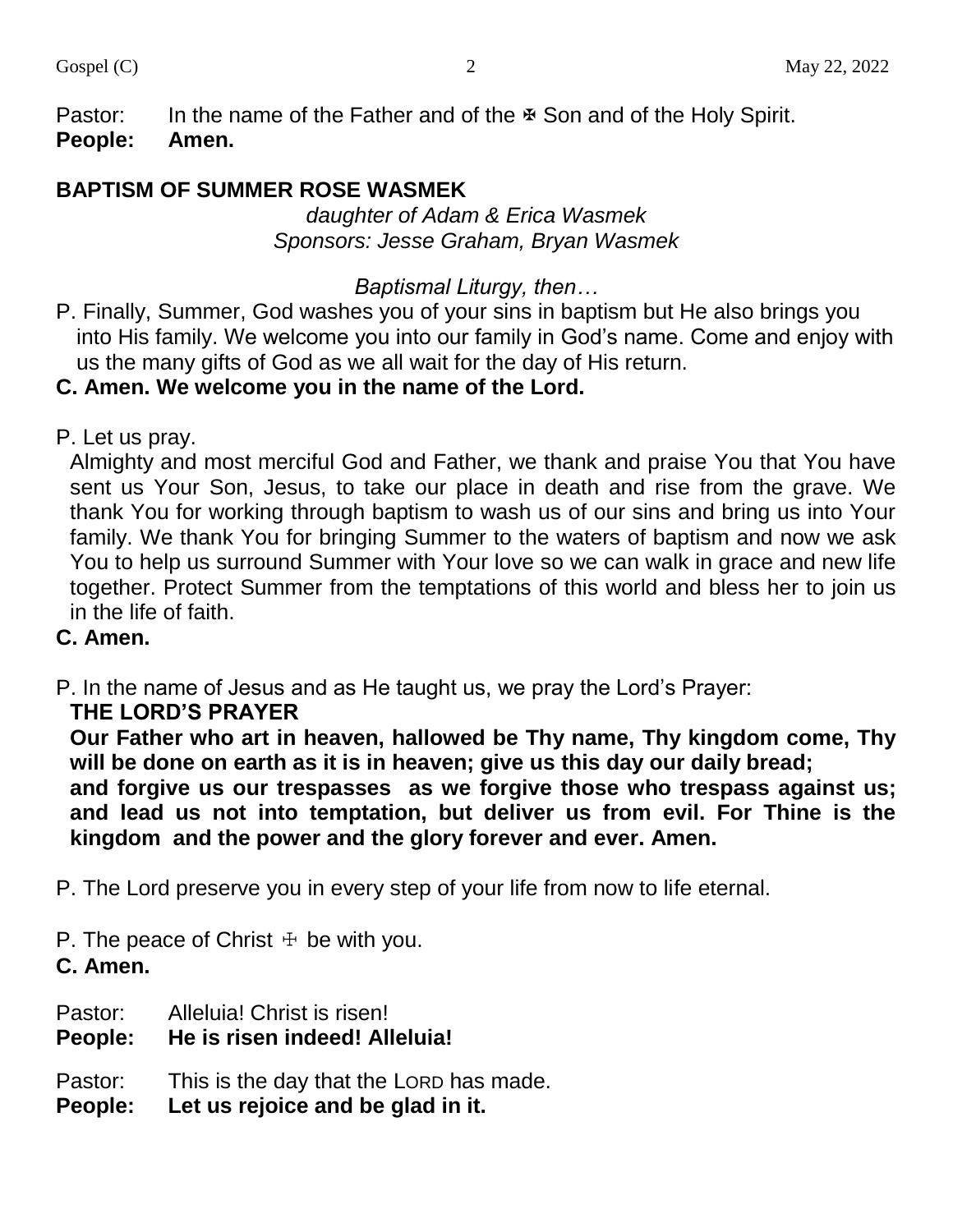- Pastor: Brothers and sisters in Christ, if we say we have no sin, we deceive ourselves, and the truth is not in us.
- **People: But if we confess our sins, God, who is faithful and just, will forgive our sins and cleanse us from all unrighteousness.** 1 John 1:8,9

#### Pastor: Let us then confess our sins to God our Father

**People: Most merciful God, we confess that we are sinful and unclean. We have sinned against you and each other by what we think, what we say and what we do and do not do. We have not loved You with our whole heart; we have not loved our neighbor as ourselves. We deserve only punishment for our sins.**

#### *(a time for silent confession of sins)*

Pastor: People of God, I have good news for you! God has heard your pleas for mercy and given you His Son, Jesus Christ, to die for you and to rise to bring you life. Therefore, as a called and ordained servant of my Lord Jesus Christ and by His authority, I forgive you all your sins. In the name of God, the Father, Son and Holy Spirit.

#### **HYMN OF PRAISE "Come, Christians, Join to Sing"**

1. Come, Christians, join to sing Alleluia! Amen! Loud praise to Christ our King; Alleluia! Amen! Let all, with heart and voice, Before His throne rejoice; Praise is His gracious choice. Alleluia! Amen!

2. Come, lift your hearts on high, Alleluia! Amen! Let praises fill the sky; Alleluia! Amen! He is our Guide and Friend; To us He'll condescend; His love shall never end. Alleluia! Amen! *Public domain*

#### **FIRST READING** *Acts 16:9–15*

## *(Paul and Luke stay with Lydia after her Baptism.)*

 $9A$  vision appeared to Paul in the night: a man of Macedonia was standing there, urging him and saying, "Come over to Macedonia and help us."  $10$ And when Paul had seen the vision, immediately we sought to go on into Macedonia, concluding that God had called us to preach the gospel to them.

<sup>11</sup>So, setting sail from Troas, we made a direct voyage to Samothrace, and the following day to Neapolis,  $12$  and from there to Philippi, which is a leading city of the district of Macedonia and a Roman colony. We remained in this city some days.

*(continued…)*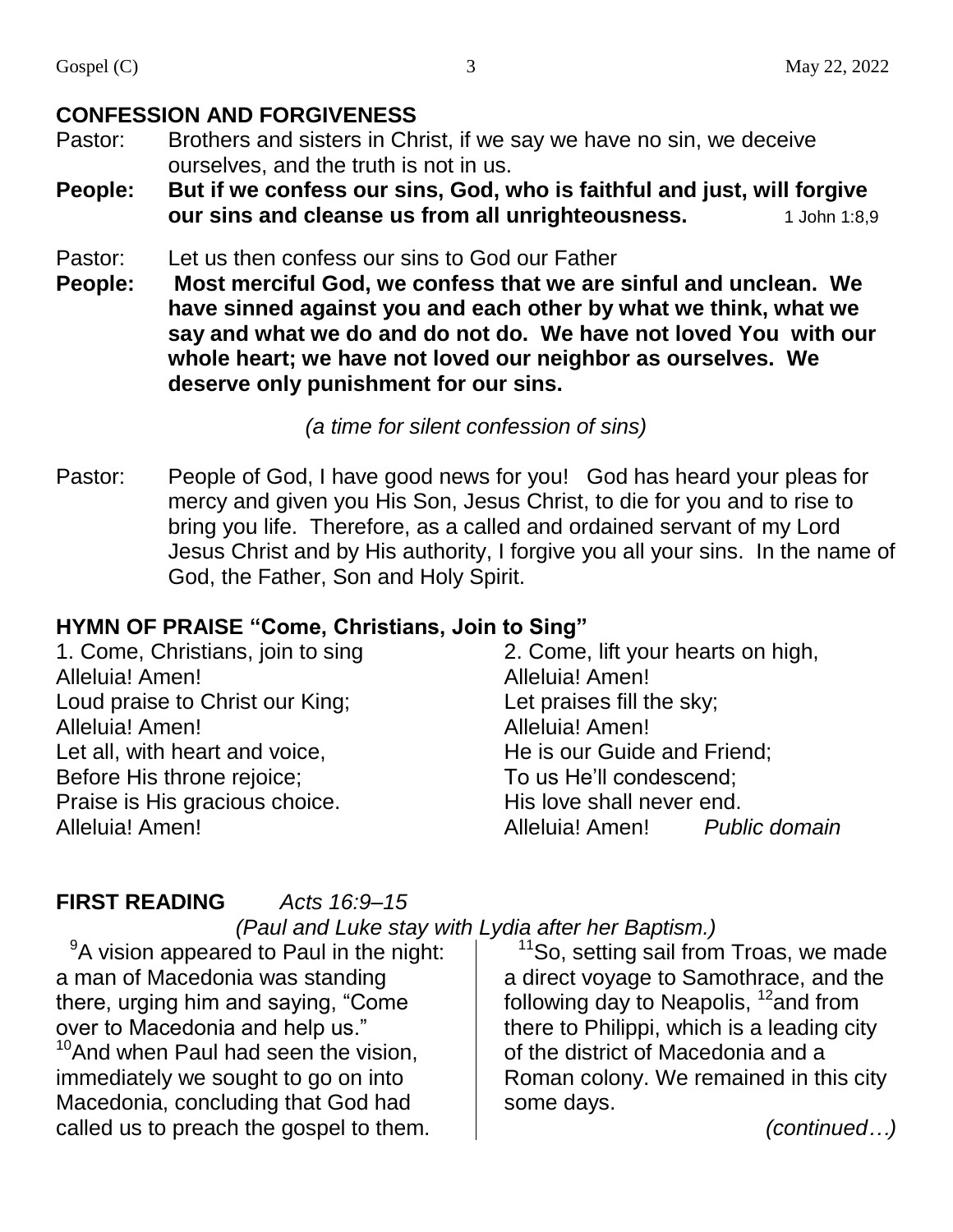$13$ And on the Sabbath day we went outside the gate to the riverside, where we supposed there was a place of prayer, and we sat down and spoke to the women who had come together. <sup>14</sup>One who heard us was a woman named Lydia, from the city of Thyatira, a seller of purple goods, who was a worshiper of God. The Lord opened her

heart to pay attention to what was said by Paul. <sup>15</sup>And after she was baptized, and her household as well, she urged us, saying, "If you have judged me to be faithful to the Lord, come to my house and stay." And she prevailed upon us.

Pastor: This is the Word of the Lord. **People: Thanks be to God.**

#### **EPISTLE** *Revelation 21:9–14, 21–27 (Nothing unclean will ever enter the heavenly Jerusalem.)*

<sup>9</sup>Then came one of the seven angels who had the seven bowls full of the seven last plagues and spoke to me, saying, "Come, I will show you the Bride, the wife of the Lamb." <sup>10</sup>And he carried me away in the Spirit to a great, high mountain, and showed me the holy city Jerusalem coming down out of heaven from God, <sup>11</sup> having the glory of God, its radiance like a most rare jewel, like a jasper, clear as crystal.  $12$ It had a great, high wall, with twelve gates, and at the gates twelve angels, and on the gates the names of the twelve tribes of the sons of Israel were inscribed— $13$ on the east three gates, on the north three gates, on the south three gates, and on the west three gates.  $14$ And the wall of the city had twelve foundations, and on them were the twelve names of the twelve apostles of the Lamb.

 $21$ And the twelve gates were twelve pearls, each of the gates made of a single pearl, and the street of the city was pure gold, transparent as glass.

 $22$ And I saw no temple in the city, for its temple is the Lord God the Almighty and the Lamb.  $23$  And the city has no need of sun or moon to shine on it, for the glory of God gives it light, and its lamp is the Lamb.  $^{24}$ By its light will the nations walk, and the kings of the earth will bring their glory into it,  $25$  and its gates will never be shut by day—and there will be no night there. <sup>26</sup>They will bring into it the glory and the honor of the nations. <sup>27</sup>But nothing unclean will ever enter it, nor anyone who does what is detestable or false, but only those who are written in the Lamb's book of life.

Pastor This is the Word of the Lord. **People: Thanks be to God.**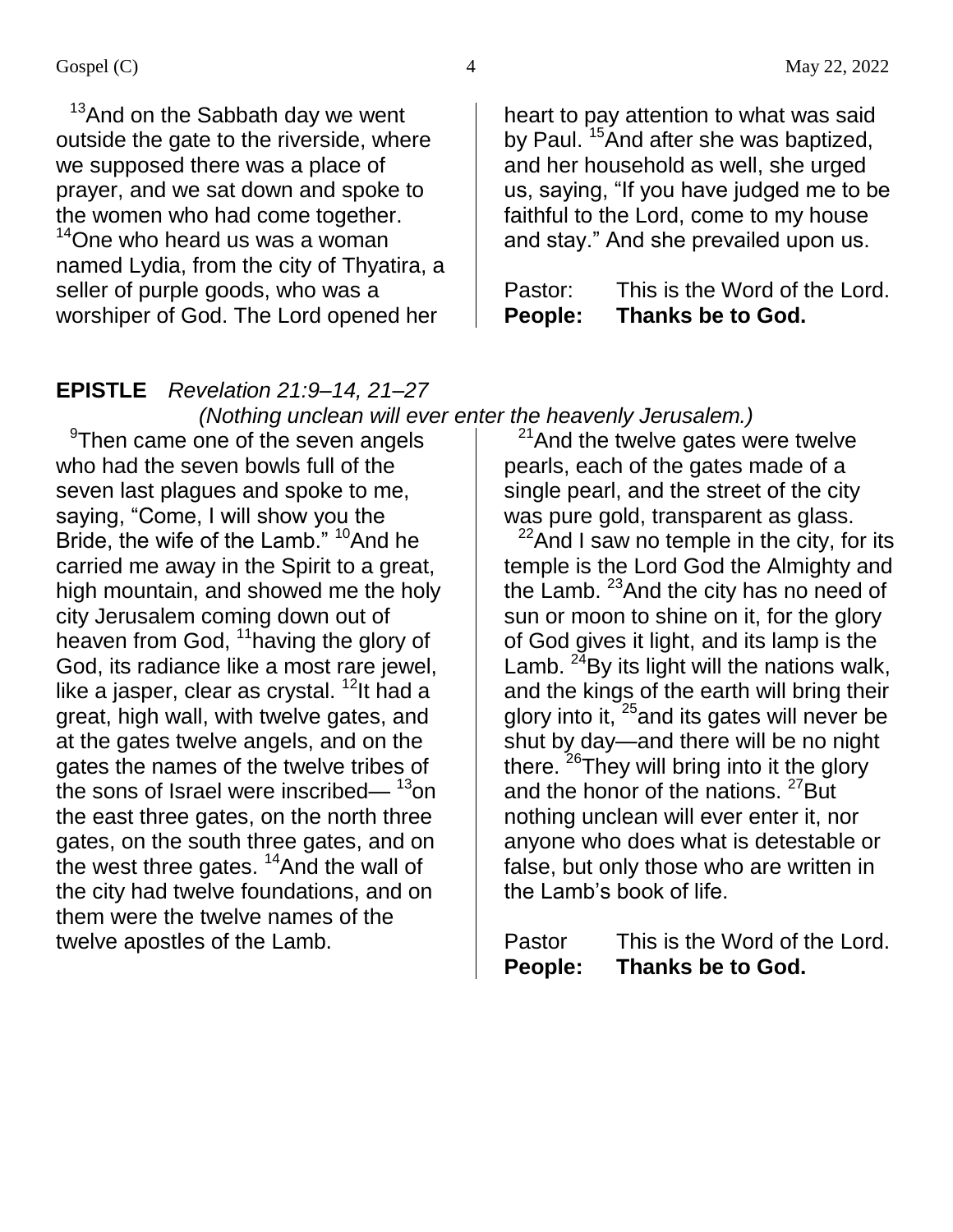## **HYMN FOR THE GOSPEL "Blessed Jesus, At Your Word"**

1. Blessed Jesus, at Your word we are gathered all to hear You. Let our hearts and souls be stirred now to seek and love and fear You. By Your gospel pure and holy, teach us, Lord, to love You solely.

2. All our knowledge, sense, and sight lie in deepest darkness shrouded, Till Your Spirit breaks our night with Your beams of truth unclouded. You alone to God can win us; You must work all good within us.

3. Glorious Lord, Yourself impart; Light of Light, from God proceeding, Open lips and ears and heart; help us by Your Spirit's leading, Hear the cry Your church now raises; Lord, accept our prayers and praises.

*Public domain*

## **HOLY GOSPEL** *John 16:23–33*

*(Because of Christ's victory, we can pray directly to our Father in heaven.)*

Pastor: The Holy Gospel according to St. John, the sixteenth chapter. **People: Glory to You, O Lord.**

 $23$ In that day you will ask nothing of me. Truly, truly, I say to you, whatever you ask of the Father in my name, he will give it to you. <sup>24</sup>Until now you have asked nothing in my name. Ask, and you will receive, that your joy may be full.

<sup>25"</sup>I have said these things to you in figures of speech. The hour is coming when I will no longer speak to you in figures of speech but will tell you plainly about the Father.  $^{26}$ In that day you will ask in my name, and I do not say to you that I will ask the Father on your behalf;  $27$  for the Father himself loves you, because you have loved me and have believed that I came from God. <sup>28</sup>I came from the Father and have come into the

world, and now I am leaving the world and going to the Father."

<sup>29</sup>His disciples said, "Ah, now you are speaking plainly and not using figurative speech!<sup>30</sup>Now we know that you know all things and do not need anyone to question you; this is why we believe that you came from God." <sup>31</sup> Jesus answered them, "Do you now believe?  $32$ Behold, the hour is coming, indeed it has come, when you will be scattered, each to his own home, and will leave me alone. Yet I am not alone, for the Father is with me. <sup>33</sup>I have said these things to you, that in me you may have peace. In the world you will have tribulation. But take heart; I have overcome the world."

Pastor: This is the Gospel of the Lord. **People: Praise to You, O Christ.**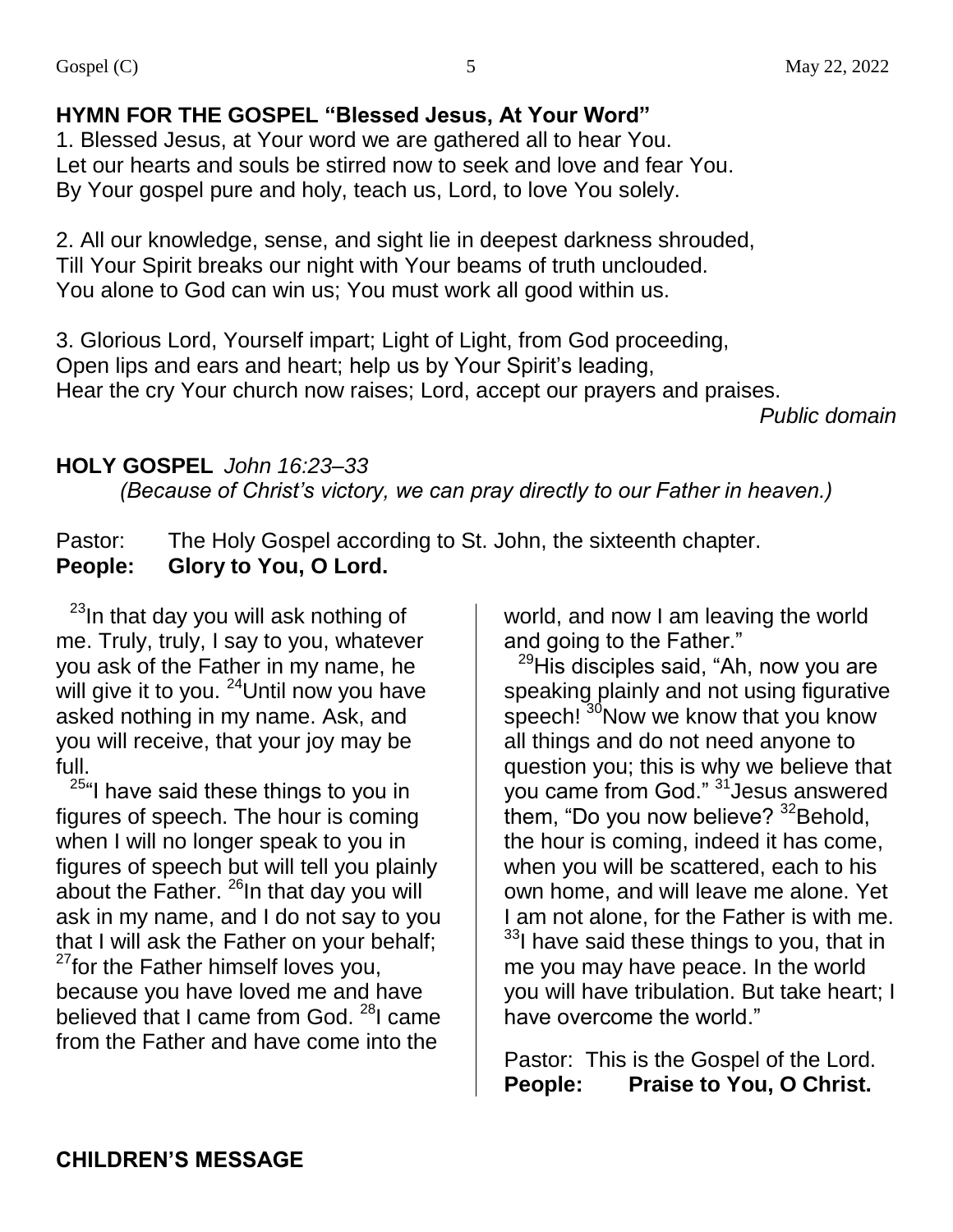## **HYMN OF THE DAY "This Is My Father's World"**

1. This is my Father's world, And to my list'ning ears All nature sings, and round me rings The music of the spheres. This is my Father's world; I rest me in the thought Of rocks and trees, of skies and seas His hand the wonders wrought.

2. This is my Father's world: The birds their carols raise, The morning light, the lily white, Declare their Maker's praise. This is my Father's world: He shines in all that's fair; In the rustling grass I hear Him pass, He speaks to me everywhere.

3. This is my Father's world: O let me ne'er forget That though the wrong seems oft so strong, God is the Ruler yet. This is my Father's world: Why should my heart be sad? The Lord is King, let the heaven's ring! God reigns; let earth be glad! *Public domain*

#### **SERMON "TAKE HEART; JESUS HAS OVERCOME THE WORLD"**  *The Rev. Paul Rieger*

## **PRAYER OF THE CHURCH**

Pastor: "In that day," Jesus said, we would pray directly to our Father in heaven. This side of Easter and Pentecost, we know that all we ask is based on our Lord's death and resurrection. Let us therefore take our concerns to our heavenly Father. We pray for all people according to their needs and offer our special thanks, and concerns, for You promise to always hear the prayers of Your children.

> Special petitions are offered here. The Pastor ends each petition with "Lord, in Your mercy" and the congregation will respond, **"Hear our prayer."**

- Pastor: Into Your hands, O Lord, we commend all for whom we pray, trusting in Your mercy, through Your Son, Jesus Christ, our Lord.
- **People: Amen.**

#### **HYMN OF COMMUNION PREPARATION "Create in Me a Clean Heart"**

Create in me a clean heart, O God, and renew a right spirit within me. Cast me not away from Thy presence, and take not Thy Holy Spirit from me. Restore unto me the joy of Thy salvation; and uphold me with Thy free spirit. Amen.

*Public domain*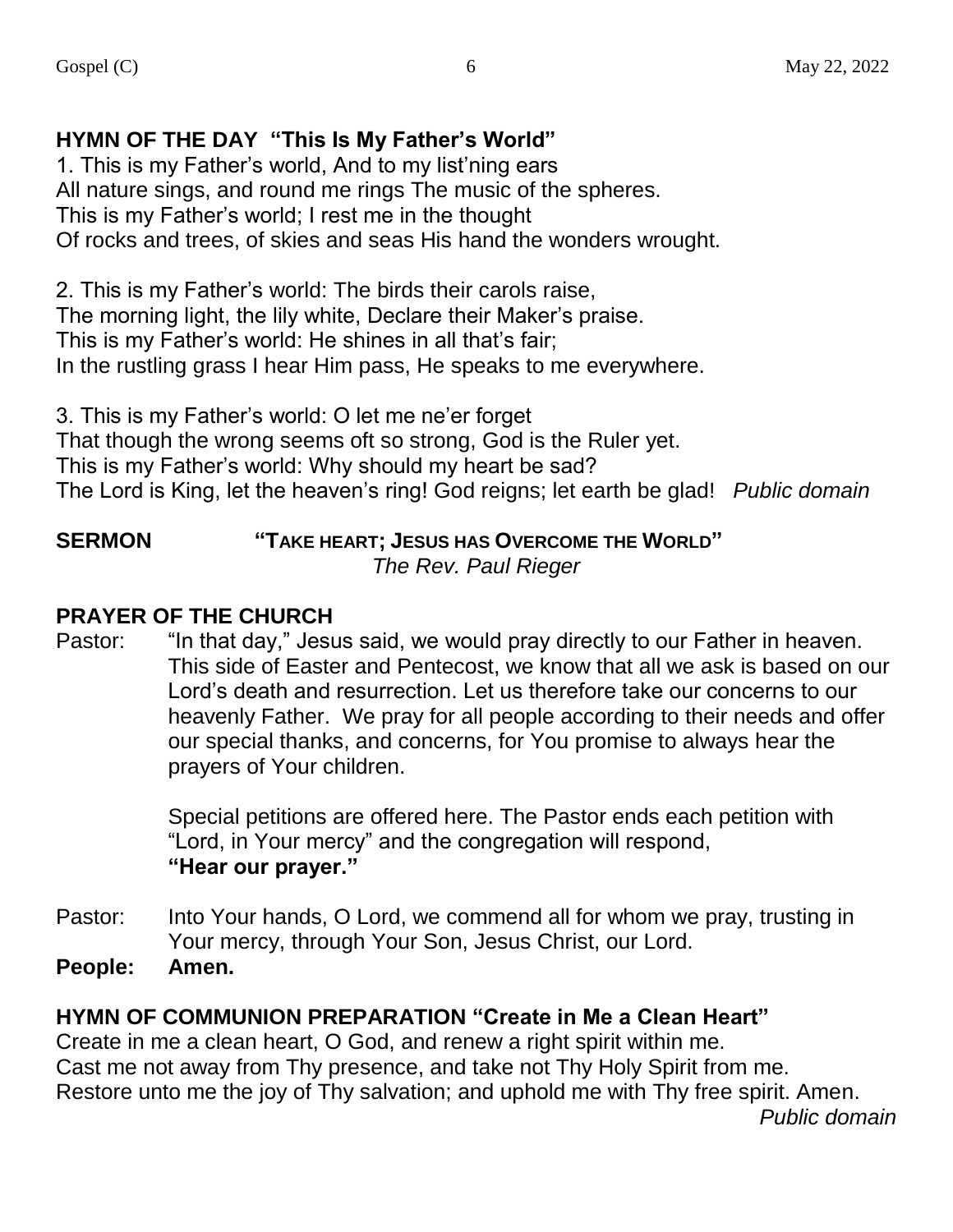#### **PREFACE** *2 Timothy 4:22*

Pastor: The Lord be with you.

**People: And also with you.**

Pastor: Lift up your hearts.

#### **People: We lift them to the Lord.**

Pastor: Let us give thanks to the Lord our God.

#### **People: It is right to give Him thanks and praise.**

Pastor: Together, we celebrate the Lord's Supper, confident that we receive Jesus' body and blood in, with, and under the bread and the wine. With it, we also receive the forgiveness of sins and a stronger bond to God and to each other. Through this supper, we confess and share in our faith with one another, trusting in Jesus' words for the forgiveness of our sins. As Holy Communion is a confession of our faith, we require that those who receive the Lord's Supper share in the beliefs that we hold. So, hear now the words of our Lord Jesus, spoken at the time of the Last Supper:

#### *(Words of our Lord spoken here.)*

Pastor: Do you believe that with the bread and the wine you are receiving the very body and blood of our Lord Jesus Christ?

**People: Yes, I believe.**

- Pastor: Do you believe that in this Supper you are receiving the very gifts and blessings that God freely gives, which are the forgiveness of sins through Christ's death and resurrection; communion with Christ and each other; and the promise of eternal life?
- **People: Yes, I believe.**
- Pastor: As often as we eat this bread and drink this cup, we proclaim the Lord's death until He comes.
- **People: Amen. Come, Lord Jesus.**
- Pastor: Then, welcome to the Table of the Lord. The peace of the Lord be with you always.
- **People: Amen**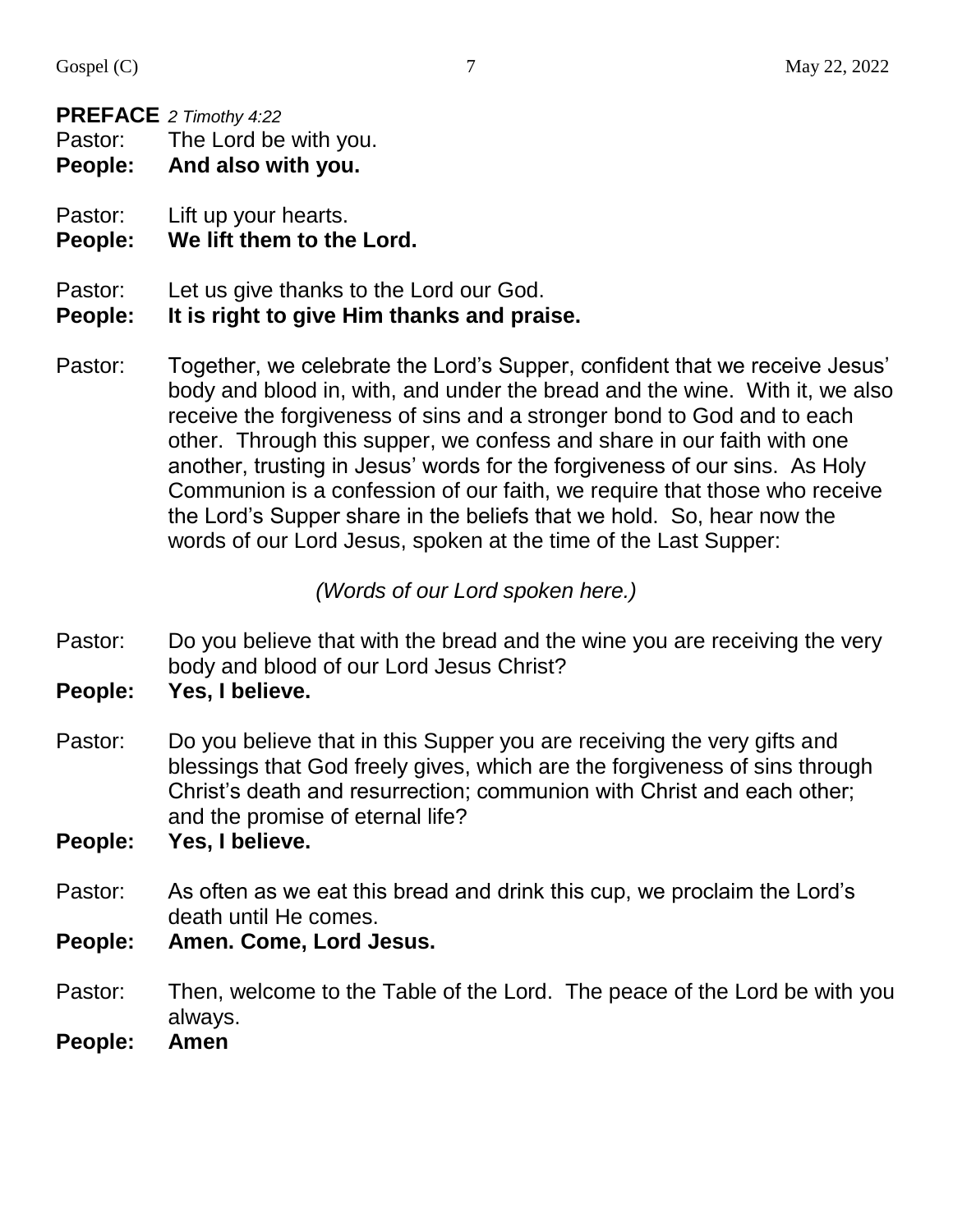## **DISTRIBUTION HYMNS**

#### **"O the Deep, Deep Love of Jesus"**

- 1. O the\_ deep, deep, love of\_ Je\_sus, Vast, un\_meas\_ured, bound\_less, free, Roll-ing\_ as a might-y\_ o\_cean In its\_ full\_ness o\_ver me. Un-der neath me, all a round me, Is the cur-rent of Your love; Lead-ing on-ward, lead-ing home ward To my glo-ri-ous rest a-bove.
- 2. O the deep, deep love of Je sus, Spread His praise from shore to shore! How He\_lov-eth, ev-er\_ lov\_eth, Chang-eth\_ nev\_er, nev\_er-more; How He\_ watch-es o'er His\_ loved ones, Died to\_ call them all His\_ own; How for\_ them He in-ter\_ced\_eth, Watch-eth\_ o'er\_ them from\_ the throne.

*Public domain*

#### **"Blessed Assurance"**

- 1. Bless-ed as-sur-rance, Je-sus is mine! O what a fore-taste of glo-ry di-vine! Heir of sal-va-tion, pur-chase of God, Born of His Spir-it, washed in His blood. This is my sto-ry, this is my song, Prais-ing my Sav-ior all the day long; This is my sto-ry, this is my song, Prais-ing my Sav-ior all the day long.
- 2. Per-fect sub-mis-sion, per-fect de-light! Vi-sions of rap-ture now burst on my sight; An-gels de-scend-ing bring from a-bove, Ech-oes of mer-cy, whis-pers of love. This is my sto-ry, this is my song, Prais-ing my Sav-ior all the day long; This is my sto-ry, this is my song, Prais-ing my Sav-ior all the day long.
- 3. Per-fect sub-mis-sion, all is at rest, I in my Sav-iour am hap-py and blest; Watch-ing and wait-ing, look-ing a-bove Filled with His good-ness, lost in His love. This is my sto-ry, this is my song, Prais-ing my Sav-ior all the day long; This is my sto-ry, this is my song, Prais-ing my Sav-ior all the day long.

*Public domain*

## **"Come, Thou Fount of Every Blessing"** *LSB* 686

## **COMMUNION DISMISSAL**

- Pastor: The body and blood of our Lord Jesus Christ strengthen and preserve you in body and soul to life everlasting. Depart in peace.
- **People: Amen**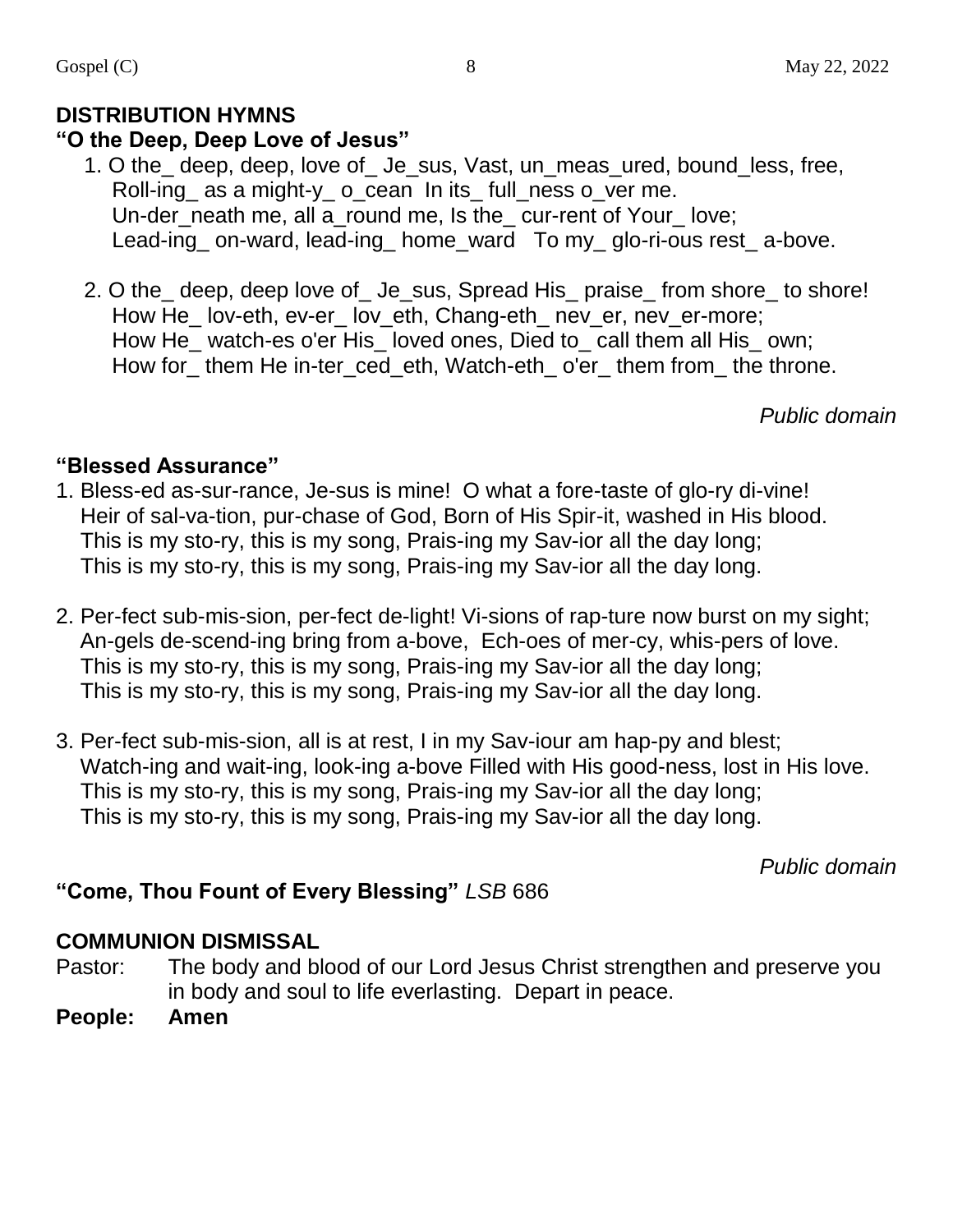Pastor: Receive now the blessing of the Lord: The Lord bless you and keep you in His protecting care. The Lord make His face shine on You with blessings beyond number. The Lord look on you with favor and  $\Phi$  give you peace, now and forever. In the name of the Father, and of the Son, and of the Holy Spirit.

**People: Amen.**

## **MEMORY VERSE**

#### **"I have said these things to you, that in me you may have peace. In the world you will have tribulation. But take heart; I have overcome the world." (John 16:33)**

#### **CLOSING HYMN "Put Peace into Each Other's Hands"**

All: 1. Put peace into each other's hands and like a treasure hold it; Protect it like a candle flame, with tenderness enfold it.

Women Only: 2. Put peace into each other's hands with loving expectation; Be gentle in your words and ways, in touch with God's creation.

All: 3. Put peace into each other's hands, like bread we break for sharing; Look people warmly in the eye: our life is meant for caring.

Men Only: 4. As at communion, shape your hands into a waiting cradle; The gift of Christ receive, revere, united round the table.

All: 5. Put Christ into each other's hands, He is love's deepest measure; In love make peace, give peace a chance and share it like a treasure.

*Words: Hope Publishing Company, Music: 2019 Hope Publishing Company Used by permission. CCLI #918029*

#### **DISMISSAL**

Pastor: Go in God's peace; love and serve your neighbor!

**People: Thanks be to God!**